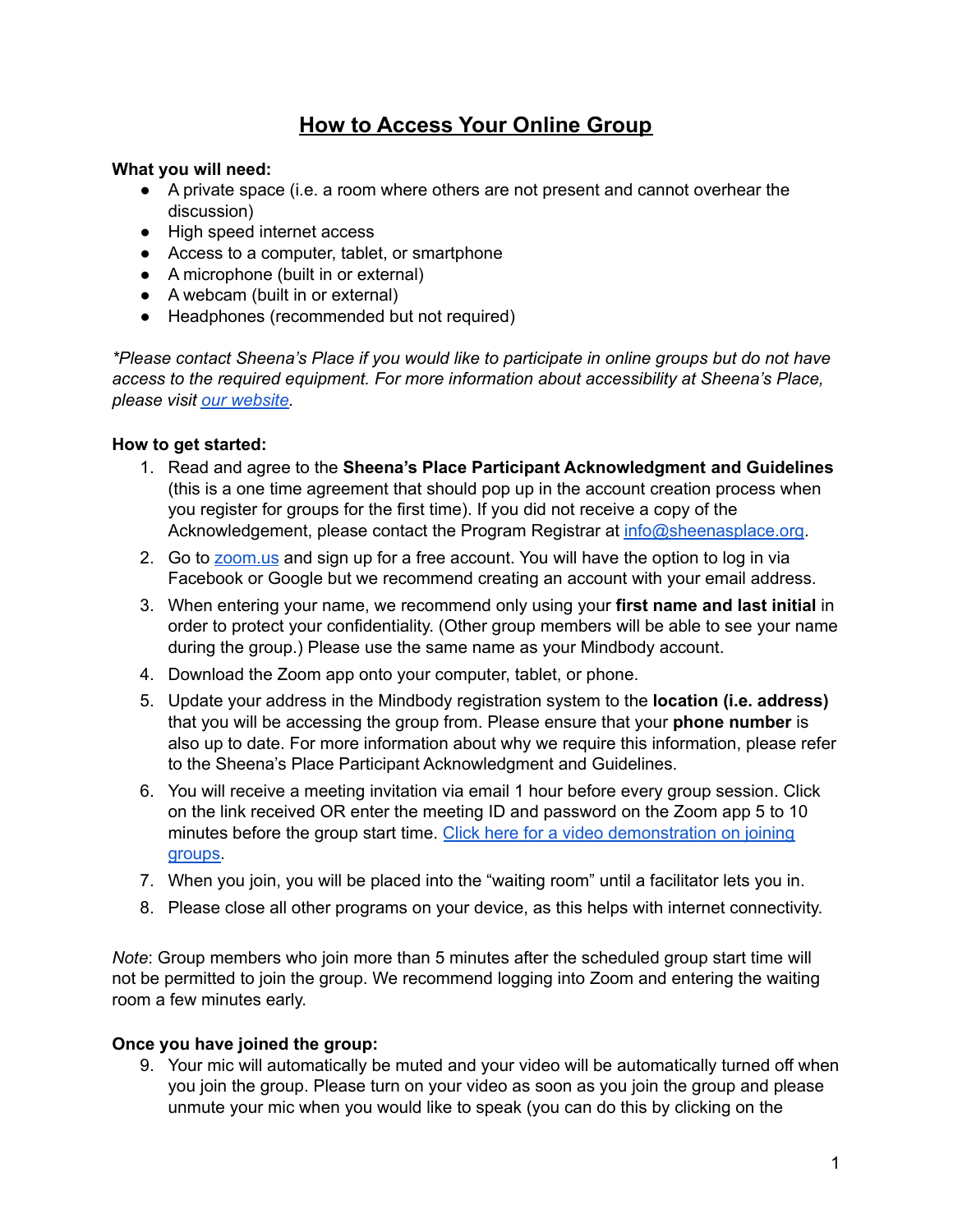"unmute" and "start video" icons at the bottom left hand side of your screen). When you are not speaking, consider keeping your mic muted to minimize background noise.

10. To see all group members and facilitators, click "Gallery View" in the top right corner of your screen (if you are on a computer). If you are on a phone, swipe left to access gallery view.

# **FAQ**

## **Do I have to be on video during the group session?**

Yes, it is required that all group members use their webcams. Being able to see each other provides important visual cues (like conveying support and empathy) and can help provide a sense of safety and security to group members. Keeping cameras on also helps ensure confidentiality (i.e. it shows group members and facilitators that no one else is in the room). If you need to take a break during group, you are welcome to turn your camera up or to the side to give yourself privacy.

We understand that seeing your own image on Zoom may be difficult. You are able to hide this using the "**hide self view**" function. If you use this, you will still be able to see group members and they will still be able to see you; however, you will not be able to see yourself.

#### Computer:

Once you are in gallery view, hover your mouse over your image, click "..." and then click "hide self view".



#### Phone:

Tap on the screen, click "More" on the bottom right and this menu will appear. Click "Meeting Settings" and you will see several options, including "Show my video in gallery view".



#### **Are online groups confidential?**

No online platform is ever 100% secure. That being said, we do everything we can to ensure that your privacy is respected and that your information stays confidential. Here is a list of the measures we are taking to support confidentiality:

● We have selected Zoom for Healthcare as our platform because it is both PHIPA and PIPEDA compliant and provides chat and video encryption encryption. You can find out more about their privacy policy [here](https://zoom.us/healthcare) and the features of their Healthcare platform here.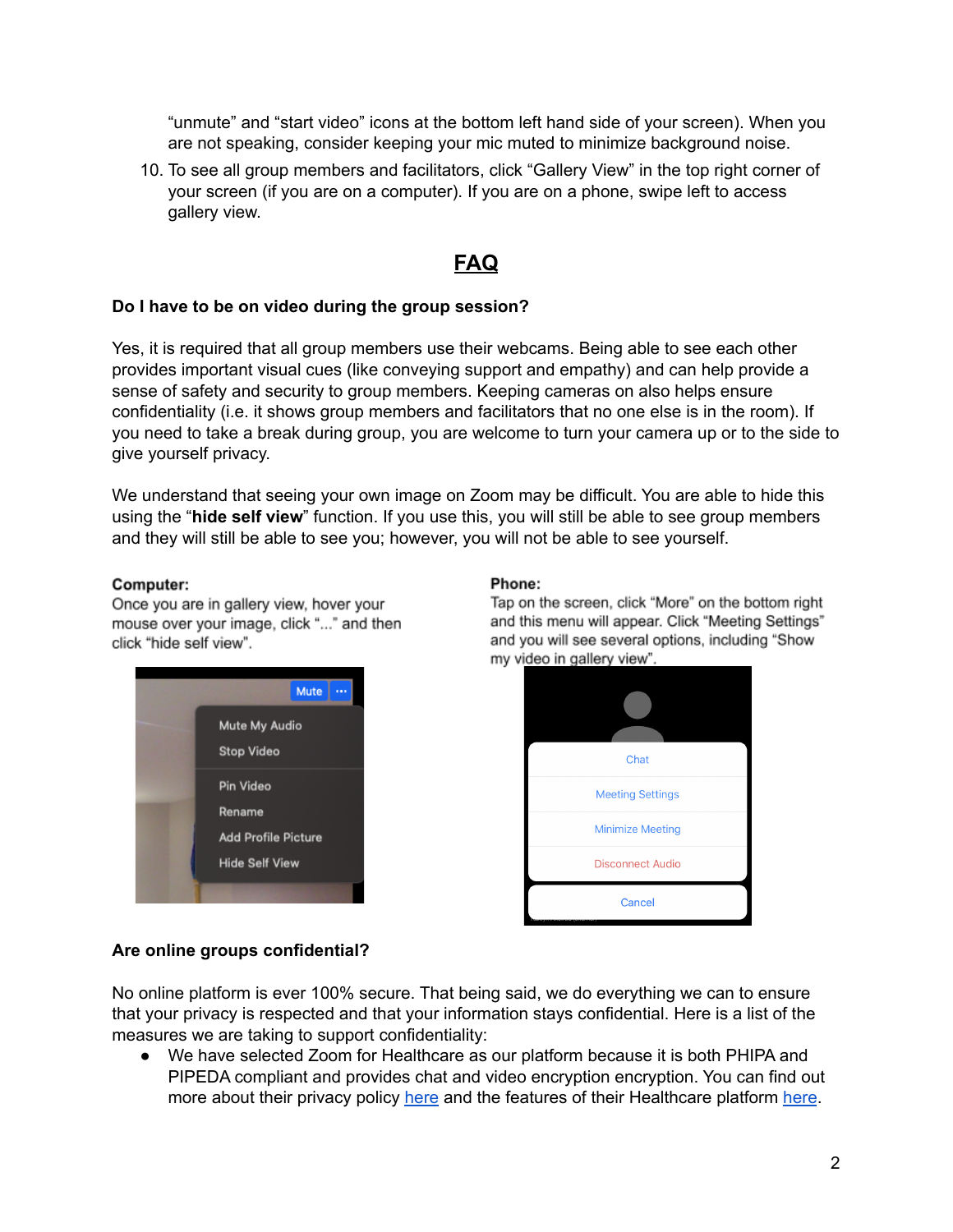- We do not record any video, audio, or chat data and the recording function is disabled for group participants.
- Group facilitators join the sessions from private locations where others are not able to see or hear the session. Participants are asked to do the same.
- All participants agree to our confidentiality rules.
- Facilitators are mandated to keep your information confidential (with several exceptions, as outlined in the Group Guidelines).

## **My friend wants to join the group. Can I share the email meeting link with them?**

Unfortunately, no. Due to limited capacity and safety, all group members must register online at [www.sheenasplace.org](http://www.sheenasplace.org). Facilitators will not permit non-registered individuals to join group sessions.

## **I no longer want to attend the online group that I am registered for. What should I do?**

Online groups are not for everyone. If you no longer want to attend, please email our Program Registrar at [info@sheenasplace.org](mailto:info@sheenasplace.org) to have yourself removed from the group. This will allow someone on the waitlist to gain access to the group.

## **What happens if I am having technical issues?**

If you are having technical issues, you can call our Program Registrar at 416-927-8900 x 220 and they will do their best to assist you. Because we are a small organization and we do not have an IT team, we may not be able to provide advanced technical support. However, we will do everything we can to support you with getting logged into the group.

If there is a technological issue with Zoom during the group (e.g. the group session terminates unexpectedly), staff will take all reasonable measures to contact participants as soon as possible via phone or email.

## **Troubleshooting for common issues:**

*My audio or video is not working.*

- Check to see if you have been muted or if your video has been turned off.
- Ensure that you have enabled microphone & camera access to Zoom on your device. This can be done in "Settings" on your device.
- Close other programs that may be using your microphone or camera.

## *My voice is echoing.*

• Ensure you are logged into the video conference using one device only. If you are logged in on both your phone and computer, this may cause echoing.

*I am registered but I am not receiving email invitations to join group sessions.*

- Check your spam or junk mail folder.
- Log in to your Mindbody account to ensure Sheena's Place has your correct email address.